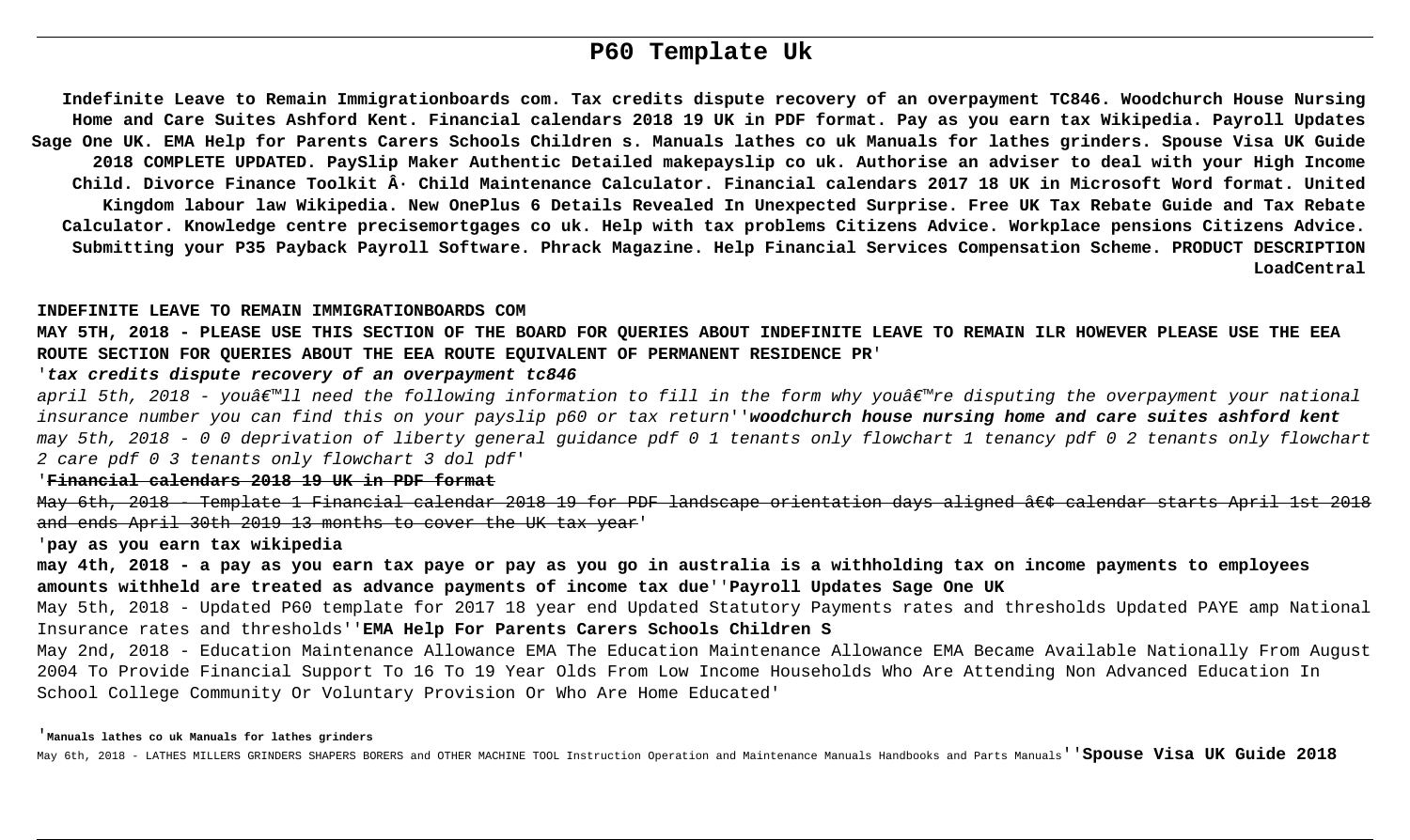### **COMPLETE UPDATED**

May 6th, 2018 - Are you or your partner wanting to apply for a UK spouse visa Our experienced immigration lawyers have created a FREE comprehensive guide''**payslip maker authentic detailed makepayslip co uk**

may 4th, 2018 - modern accurate pro payslip maker directly from commercial printer not a fake these are real payslips real paper if you like real format''**Authorise An Adviser To**

**Deal With Your High Income Child**

**April 8th, 2014 - Https Www Tax Service Gov Uk Forms Form Authorise A Tax Adviser For High Income Child Benefit Charge Matters New This File May Not Be Suitable For Users Of Assistive Technology Request An Accessible Format If You Use Assistive Technology Such As A Screen Reader And Need A Version Of This**'

# 'divorce finance toolkit  $\hat{A}$ <sup>*.*</sup> child maintenance calculator

may 3rd, 2018 - this child maintenance calculator can be used by parents in england amp wales as a tool to help them in discussions about the level of child support to be agreed after separation'

# '**Financial Calendars 2017 18 UK In Microsoft Word Format**

May 6th, 2018 - Template 1 Financial Calendar 2017 18 For Word Landscape Orientation Days Aligned • Calendar Starts April 1st 2017 And Ends April 30th 2018 13 Months To Cover The UK Tax Year'

### '**UNITED KINGDOM LABOUR LAW WIKIPEDIA**

**MAY 4TH, 2018 - UNITED KINGDOM LABOUR LAW REGULATES THE RELATIONS BETWEEN WORKERS EMPLOYERS AND TRADE UNIONS PEOPLE AT WORK IN THE UK BENEFIT FROM A MINIMUM CHARTER OF EMPLOYMENT RIGHTS WHICH ARE FOUND IN VARIOUS ACTS REGULATIONS COMMON LAW AND EQUITY**'

## '**new oneplus 6 details revealed in unexpected surprise**

march 20th, 2018 - following on from the details of the upcoming ui change in oxygen os that suggests the oneplus' next flagship handset will feature an iphone x styled notch comes the biggest

indication yet on the design of the confirmed  $\hat{a} \in \hat{a}$  andset $\hat{a} \in \hat{a}$  the presumptuously named oneplus 6 ladies and gentlemen

### '**FREE UK TAX REBATE GUIDE AND TAX REBATE CALCULATOR**

MAY 2ND, 2018 - INLAND REVENUE P60 â€" THE FACTS EACH WEEK WE GET A LARGE NUMBER OF QUESTIONS REGARDING P60S AND P45S OUR TAX EXPERTS HAVE COMPILED A LIST OF THE MOST FREQUENTLY ASKED QUESTIONS

AND ANSWERS''**Knowledge centre precisemortgages co uk** May 5th, 2018 - Precise Mortgages allows a certain amount of adverse credit with levels being dependant on the product chosen As a guide our maximum adverse allowed is'

### '**HELP WITH TAX PROBLEMS CITIZENS ADVICE**

MAY 2ND, 2018 - THIS ADVICE APPLIES TO ENGLAND ENGLAND HOME ADVICE CAN VARY DEPENDING ON WHERE YOU LIVE ADVICE FOR OTHER PARTS OF THE UK NORTHERN IRELAND HOME'

### '**Workplace pensions Citizens Advice**

May 2nd, 2018 - This advice applies to England England home Advice can vary depending on where you live Advice for other parts of